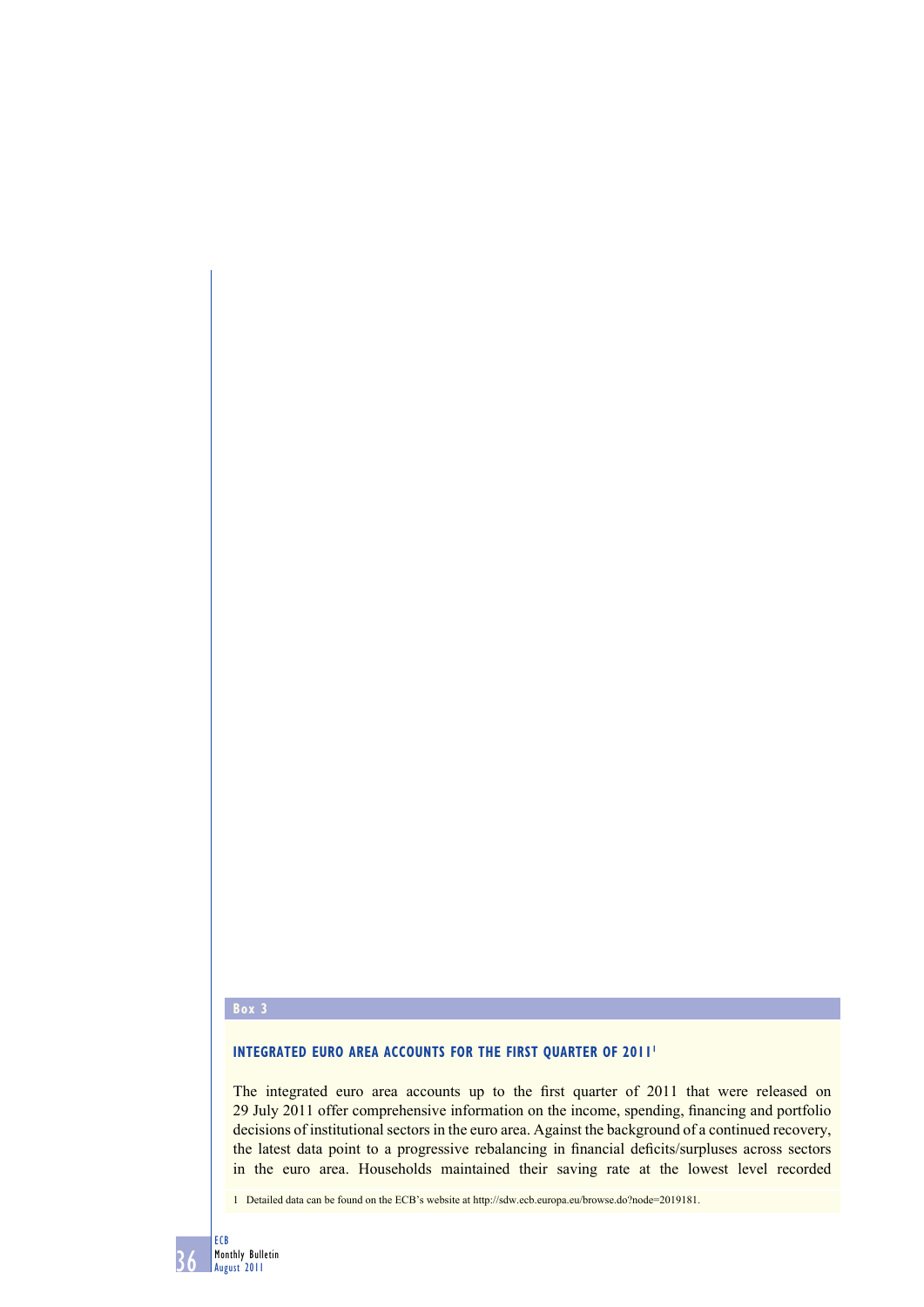## **ECONOMIC AND MONETARY DEVELOPMENTS**

Monetary and financial developments

since 2000, keeping private consumption somewhat resilient in the face of a large and persistent commodity price shock. Non-financial corporations (NFCs) stepped up investment and increased their net borrowing position. Governments managed to cut their deficits significantly in the first quarter of 2011. In addition, the pattern of pronounced financial disintermediation that had emerged since the inception of the financial crisis seems to be receding.

# **Euro area income and net lending/net borrowing**

Nominal gross disposable income in the euro area rose faster in the first quarter of 2011, to an annual growth rate of 3.7%, which was to the benefit of, in particular, the government and household sectors (see Chart A).

Euro area saving increased notably, year on year, on the back of an expansion in euro area income that was faster than that in total consumption (marked by noticeably lower government consumption growth), with reduced government disaving contributing most, while household gross saving continued to decline. Gross capital formation rose significantly faster  $(11.9\%$ , year on year), helped by some restocking, as well as by solid growth of gross fixed capital formation, in part reflecting sizeable favourable weather effects.

With euro area total investment growing faster than saving, the net borrowing of the euro area increased (to 0.9% of GDP, expressed as a four-quarter sum). From a sectoral point of view, this masked further rebalancing between sectors, with another reduction in government net borrowing (the government deficit falling to  $5.5\%$  of GDP on a four-quarter moving-sum basis, from a peak



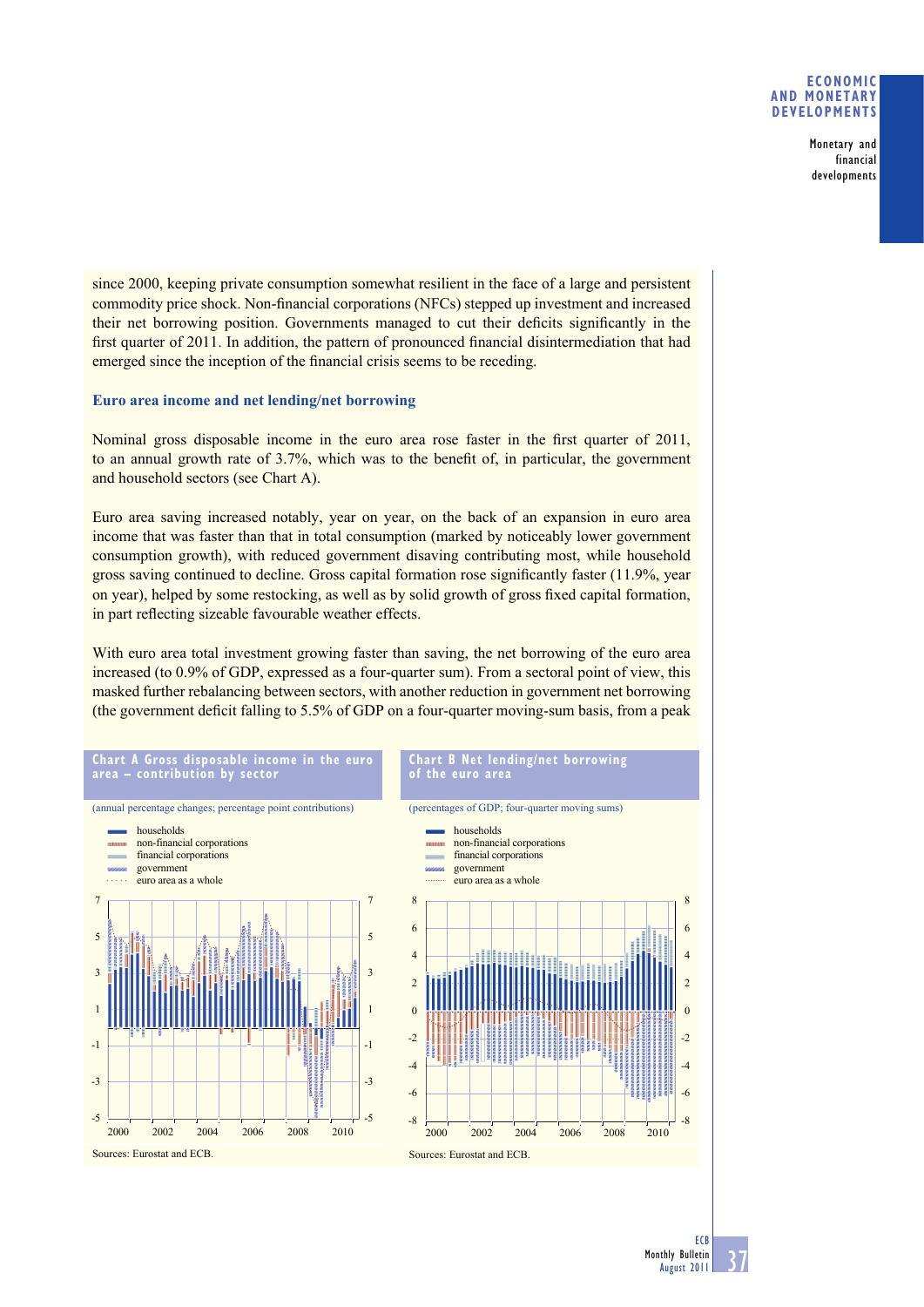of  $6.7\%$  in the first quarter of 2010) and a further decline in households net lending, while the net borrowing of NFCs increased sharply (see Chart B).<sup>2</sup>

The mirror image of these developments can be seen in the external accounts, with a deterioration of the current account balance reflecting the adverse impact of the terms of trade, which was only partly compensated for by a positive net trade contribution in volume terms. On the financing side, cross-border transactions expanded in the order of  $E100$  billion per quarter, pointing to a gradual normalisation. Regarding the funding of the net financing requirement of the euro area, net inflows in equity continued to replace gradually reduced net inflows in debt securities.

#### **Behaviour of institutional sectors**

The further acceleration in *households'* nominal income growth (2.4%, year on year) in the first quarter of 2011 was driven by more rapidly rising salaries, strong mixed income and buoyant property income received (dividends), while income streams originating from government (net social transfers and tax payments) continued to be an incrementally larger drag. Households' income still decreased in real terms, eroded by the rise in inflation due mainly to commodity price increases, albeit at a far slower pace than in the previous four quarters (Chart C). In this context, the annual growth of private consumption was again higher than the income growth, as households chose to continue to dip into their stock of precautionary savings. Viewed in seasonally adjusted terms, their savings ratio remained at the very low level reached in the previous quarter (13.3%; see Chart D), consistent with a somewhat better employment outlook, increasing household wealth

2 The net lending/net borrowing of a sector is the balance of its capital account, which measures the excess of saving and net capital transfers received over capital investments (net lending), or vice versa (net borrowing). It is also the balance of the financial accounts, which measures the difference between transactions in financial assets and transactions in liabilities.

# **Chart C Households' nominal gross disposable income** (annual percentage changes; percentage point contributions) gross disposable income

- . . . . . real gross disposable income
- compensation of employees
- gross operating surplus and mixed income
- net property income
- direct taxes **COMMERCE**





**Chart D The growth of households' income and consumption, and their savings ratio**

(annual percentage changes; percentage of gross disposable income; four-quarter moving sum)

- household income growth (left-hand scale)
- nominal consumption growth (left-hand scale)
- savings ratio seasonally adjusted (right-hand scale)



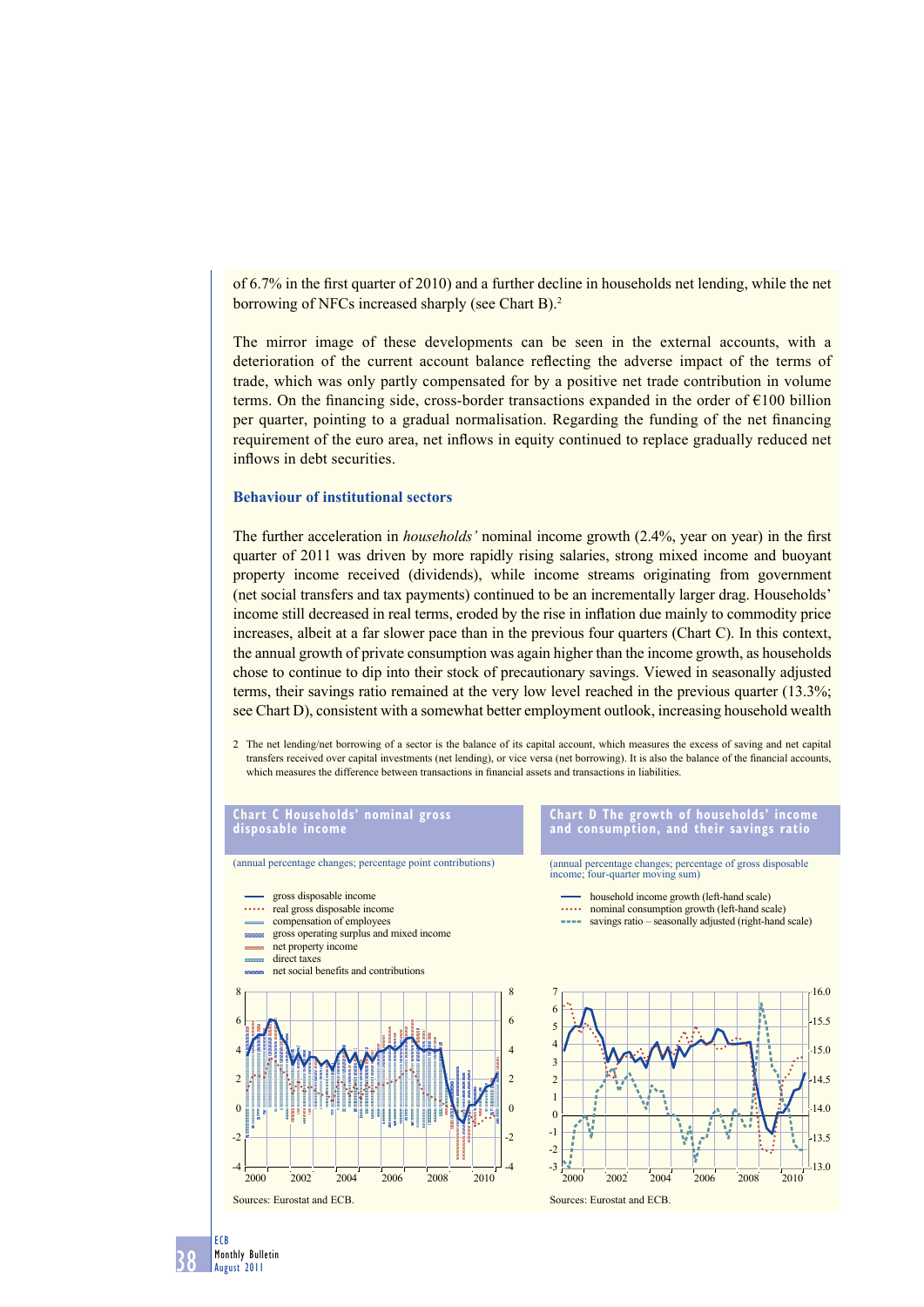## **ECONOMIC AND MONETARY DEVELOPMENTS**

Monetary and financial developments

and a rebound in selected housing markets. With saving flows still falling on a year-on-year basis and housing investment recovering, households' net lending again fell markedly, approaching pre-crisis levels. Growth in loans incurred continued at a moderate pace, while the accumulation of fi nancial assets slowed, with signs of a return to preferences for funds intermediated via banks.

The gross operating surplus of *non-financial corporations* again grew markedly in the first quarter of 2011, on the back of strong value-added growth, despite a further increase in the growth of compensation of employees. However, far higher direct taxes paid and dividends distributed led to a mere stabilisation of NFC saving at high levels, which, combined both with a faster expansion in fixed capital investment and with stock-building, induced NFCs to reduce their recourse to internal funds. Hence, net borrowing increased sharply in this quarter (Chart E). This expansionary behaviour on the part of NFCs did not, however, translate into any increase in the growth of their overall external financing, because of signs of re-intermediation: MFI lending picked up (turning positive in the first quarter of  $2011$ ), while hitherto strong market funding and buoyant intra-sector lending (trade credit and intra-group credit) moderated. After the failure of Lehman Brothers, trade credit had contracted noticeably less than value added, mitigating constrained bank credit (notably for small and medium-sized enterprises) and/or poor market access (see Chart F). At the same time, NFCs increased their liquidity buffers further (deposits and, in particular, debt securities), pointing to continued caution.

In this context, *government* deficits fell sharply in the first quarter of 2011, reflecting both automatic stabilisers in a recovering economy and the impact of sizeable consolidation measures. Taxes and social contributions grew solidly, while total expenditure contracted in year-on-year terms, for the first time since the start of Monetary Union. The annual growth of compensation of government employees also remained close to zero for the third successive quarter. Debt issuance, however, remained elevated.

#### **Chart E Non-financial corporations' saving, capital investment and net lending (-)/net borrowing; (+)**

(EUR billions; seasonally adjusted)



Sources: Eurostat and ECB.

#### **Chart F Loans granted by non-financial corporations and their trade credit receivable and payable**

(four-quarter moving sums in EUR billions; annual percentage changes)

- trade credit receivable (left-hand scale) trade credit payable (left-hand scale)
- loans granted by non-financial corporations (left-hand scale)





Sources: Eurostat and ECB. Note: Trade credit receivable and payable are estimated by the ECB, on the basis of partial information.

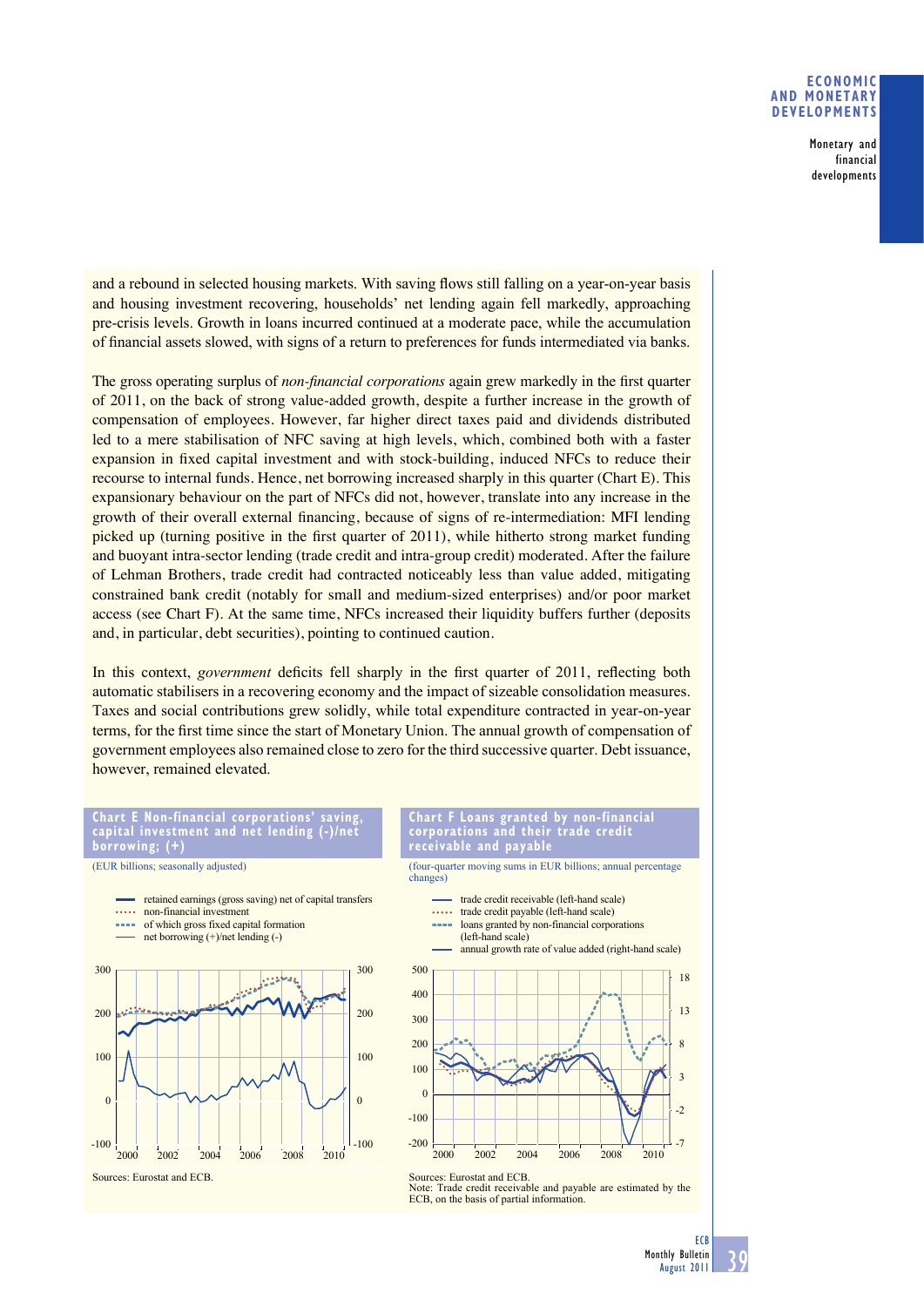

Sources: Eurostat and ECB.

Note: Total refers to "other economic flows", which mainly relate to (realised or unrealised) holding gains and losses (including loan write-offs).

### in the net worth **Chart H Change**<br>of households

(four-quarter moving sums; percentages of gross disposable income)



Sources: Eurostat and ECB. Notes: Data on non-financial assets are estimates by the ECB.

1) Mainly holding gains and losses on real estate and land. 2) Mainly holding gains and losses on shares and other equity. 3) This item comprises: net saving, net capital transfers received and the discrepancy between the non-financial and the financial accounts.

The increase in *financial corporations'* disposable income again resulted mainly from the fact that the growth in dividends earned was higher than that of dividends paid, while value added plus net interest earned grew more slowly. Sizeable net retained earnings (€40 billion per quarter) compensated for valuation losses on debt securities held (stemming from turmoil in some government debt markets) and on instruments denominated in US dollars (see Chart G). Small holding gains on equity were generated in the first quarter of 2011, in contrast to what was experienced in six of the seven previous quarters. In a context of deleveraging pressures, additions to financial corporations' balance sheets (excluding interbank lending) remained subdued, averaging of  $\epsilon$ 200 billion per quarter, compared with up to €1 trillion during the preceding leverage boom. However, the pattern of pronounced financial disintermediation that had emerged since the inception of the financial crisis seems to be receding: households favour more intermediated funds and NFCs' external financing draws less on intra-sector or market funding.

# **Financial markets**

On the *debt securities market*, the government sector stepped up issuance in the first quarter of 2011 (a seasonal pattern), while NFCs again reduced their recourse to the debt securities market on a four quarter moving-sum basis and MFIs resumed their significant issuance of debt securities (partly a seasonally pattern). NFCs, households, insurers and pension funds, and other non-monetary financial intermediaries (referred to as "OFIs") added to their portfolios of debt securities held, while MFIs moderated their selling activities. The rest of the world was a significant net buyer. On the *mutual fund share market*, issuance of non-money market mutual fund shares moderated somewhat from elevated levels (while redemptions in money market mutual fund shares continued), with insurance corporations and non-residents the

40 ECB Monthly Bulletin August 2011